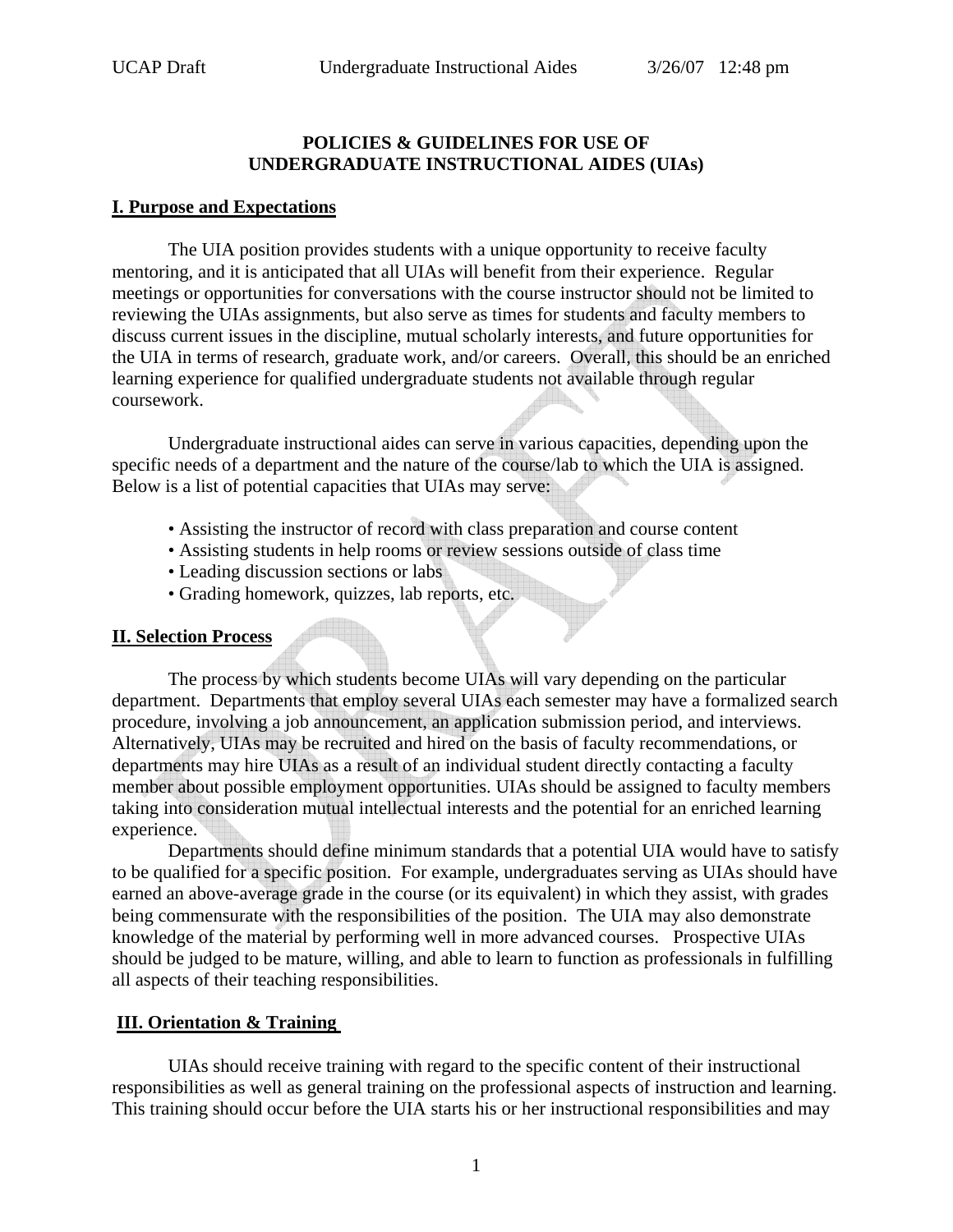require that they return to campus prior to the beginning of classes. Each department utilizing UIAs should provide UIAs with a written guide or handbook, which provides appropriate information needed to carry out their responsibilities in a professional manner. Some suggestions for information that should be included in the training and/or guide are:

- Name(s) of person(s) having ultimate responsibility for policy decisions in the courses in which they are assisting, and (b) having responsibility for their mentoring and supervision
- Expectations regarding grading, including
	- Proper record keeping of students' grades including instruction on the use of Angel (if necessary)
	- Returning papers in a timely fashion
	- Confidentiality of student records
- Expectations regarding how to handle situations in which students miss deadlines or who have excessive absences
- Limitations on scheduling extra help sessions and procedures for reserving rooms for help sessions
- The URLs for academic or personal help resources on campus
- Promoting academic integrity and how to handle cases of suspected academic dishonesty
- University policies on tutoring students in their classes, dating students in their classes, grading papers of students they are dating or tutoring, and sexual harassment
- How to respond to an emergency situation such as how to exit a building in case of fire

# **IV. Supervision & Mentoring**

Faculty are ultimately responsible for all grades. Individual departments should determine the type of grading permitted by UIAs based on what is appropriate for their level of knowledge, experience, and the nature of the material being evaluated. Within this context UIAs can implement well-delineated grading criteria protocols. UIAs should not be allowed to develop their own grading rubric for any assignment. Departments using UIAs in grading roles should provide a procedure for re-grade requests in the event that a student disagrees with a grade given by a UIA. Departments should also provide UIAs with a protocol for grading problems that have more than one solution and/or where students may come up with unique answers not in the grading rubric.

 The specific tasks required of UIAs should be provided, in writing, to any student who serves in this role. UIAs should not be asked to perform tasks that are not specified in their position description.

If UIA tasks include grading of assignments or other evaluations of student work, the course instructor should ensure that the UIA understands the importance of maintaining student privacy with respect to performance. Suggested guidelines for UIAs include the following:

• Grades or other assessments of student performance must not be discussed with anyone other than the student and the course instructor.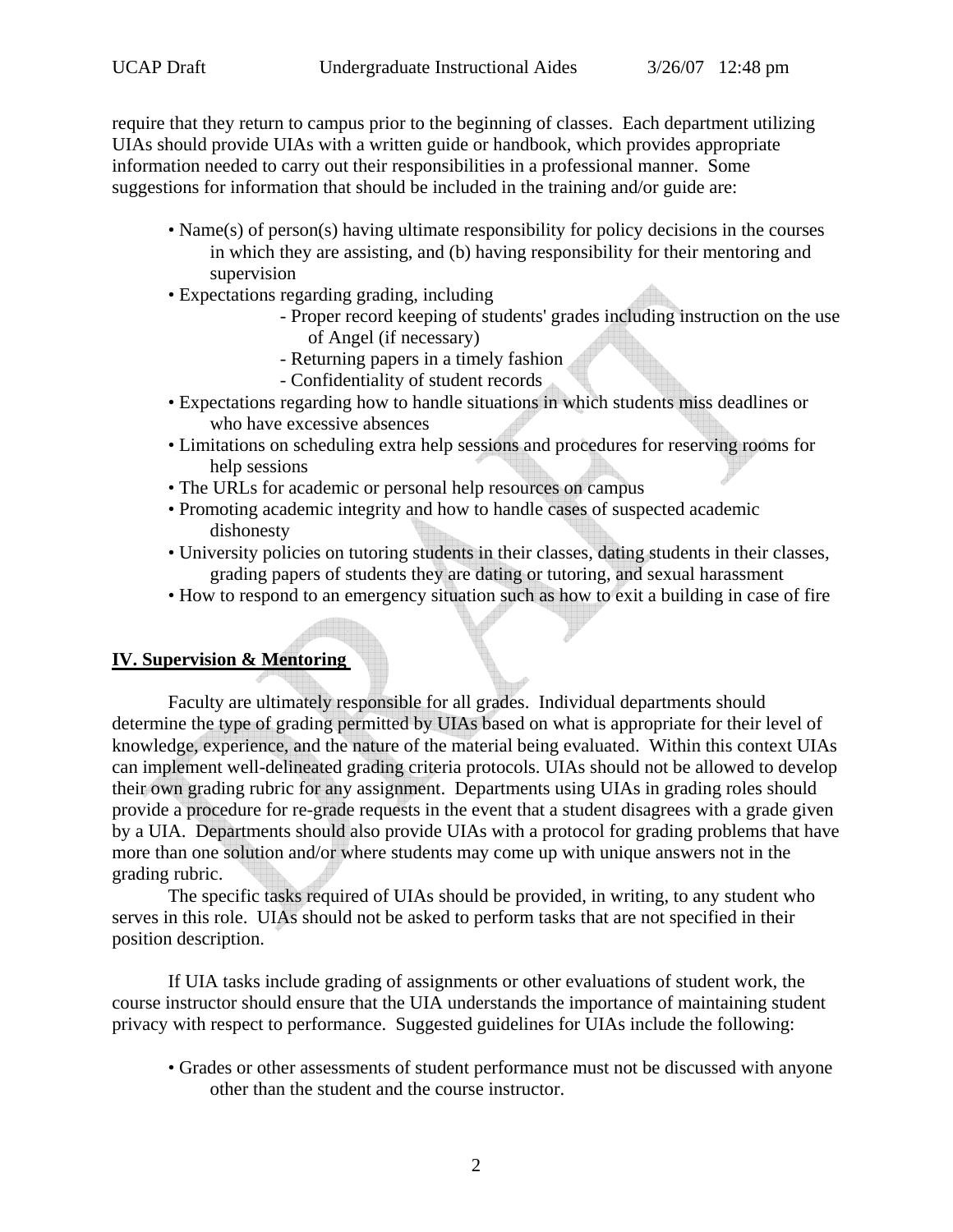• When in the UIA's possession, homework and other assignments must be secured so that they may not be viewed by unauthorized individuals.

A faculty member having the responsibility for the assigning of grades in a course also has the ultimate responsibility for the performance of UIAs serving in that course. The faculty member may delegate the direct supervision of UIAs to others such as a lab manager or a graduate student. The faculty member (or his/her designate) is expected to meet with UIAs regularly (usually weekly) to inform them about the material covered, the approach taken in presenting the material, the approach the UIA should take to reinforce the material, evaluative exercises and upcoming deadlines. UIAs may also be expected to provide valuable feedback to the faculty member on how well the students are learning the material.

The UIA position provides students with a unique opportunity to receive faculty mentoring, and it is anticipated that all UIAs will benefit from their experience. Regular meetings or opportunities for conversations with the course instructor should not be limited to reviewing the UIAs assignments, but also serve as times for students and faculty members to discuss current issues in the discipline, mutual scholarly interests, and future opportunities for the UIA in terms of research, graduate work, and/or careers.

## **V. Evaluation**

UIAs should be systematically evaluated at the end of each semester. Departments are expected to design assessment methods appropriate to the tasks and roles fulfilled by the UIA. These must include written feedback from the students who were instructed by the UIA through discussion sections, labs, help rooms, and/or review sessions. Anyone who assisted in supervising the UIA (such as a course instructor, lab manager, graduate student, etc.) should also be invited to provide comments on the UIA's performance based on their observations. The results of these evaluations should be shared with the UIA since they have the potential to impact future employment. Since the UIA may want to share the results of the evaluation with persons writing letters of recommendation for him/her, evaluation materials should be given to the UIA after grades have been submitted for the course.

## **VI. Compensation & Workload**

The amount of compensation for UIAs is to be determined at the discretion of the hiring department, but should be within the range set by the university.

Departments should ensure that UIA responsibilities do not adversely affect students' ability to complete their own academic work. While there is no set minimum or maximum number of hours that UIAs may work, the recommended workload is 5-15 hr/week.

#### **VII. Inappropriate Relationships Between UIAs & Students**

It is inappropriate for UIAs to date students in their section(s). It is also inappropriate for